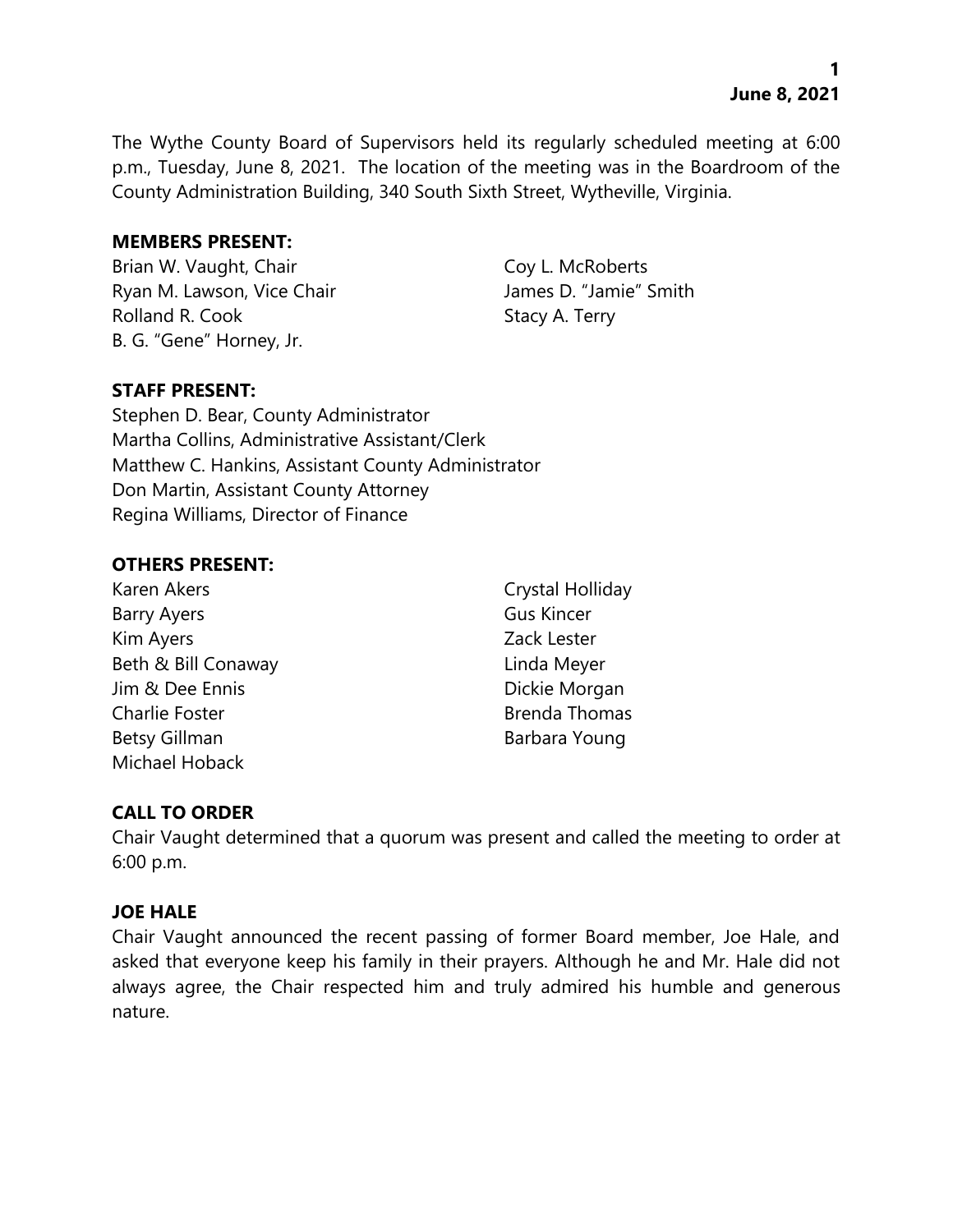## **INVOCATION AND PLEDGE OF ALLEGIANCE**

Pastor Michael Hoback, Wytheville First Assembly of God, provided the invocation and Supervisor Cook led the Pledge of Allegiance.

## **CITIZENS' TIME**

Chair Vaught inquired if anyone present wished to address the Board.

- 1. APEX Center Mr. Barry Ayers appeared before the Board and stated "I told them when I came in you don't hear much out of me usually. I want to thank the Board for allowing me this time to speak my concerns. In reviewing the FY2021-2022 budget, I noticed a \$419,854 expected expenditure for a money pit cast on the citizens of Wythe County in 2017. Yes, I am referring to what is commonly known as the APEX Center. Not sure of the cost of construction to date. Looking at figures published in 2017 newspaper articles, I'm guessing \$14-15M, maybe more. I know some of you got copies of this and my figure on there was different but I've talked to a few and they said it was probably a lot closer, maybe \$15M. My guess is we have never covered the operating cost with the events that have been presented there. Per their website, currently there are five events scheduled for this year. With what revenue would be collected from promotor for tickets sales, the little revenue generated from food sales, I don't believe the cost of operating during these events will be recovered. I believe it's time for the County to look into cutting our cost and putting the facility on the market. There would be more revenue generated if it was used as a stock market, though Wythe County does not need another one; two's enough. It's time for the Board of Supervisors to start moving to get us out of this sinkhole and put our tax dollars to better use, such as our schools or better recreation facilities for our youth sports leagues. This would be a better investment of our tax dollars and into the future of our County. Thank you for your time."
- 2. APEX Center Mr. Mike Forrest submitted the following to the Board of Supervisors:

"I requested and received the April 2021 APEX financial report from the APEX Center (attached). Based on the first 10 months financials of FY 2020-2021 the APEX Center has lost **\$41,718.39** even after receiving \$150,000 from the taxpayers of Wythe County. If the BOS (i.e. Wythe County taxpayers) had NOT given APEX this \$150,000, the APEX Center losses would be \$191,718.39 for the past 10 months. Please see the attached spreadsheet.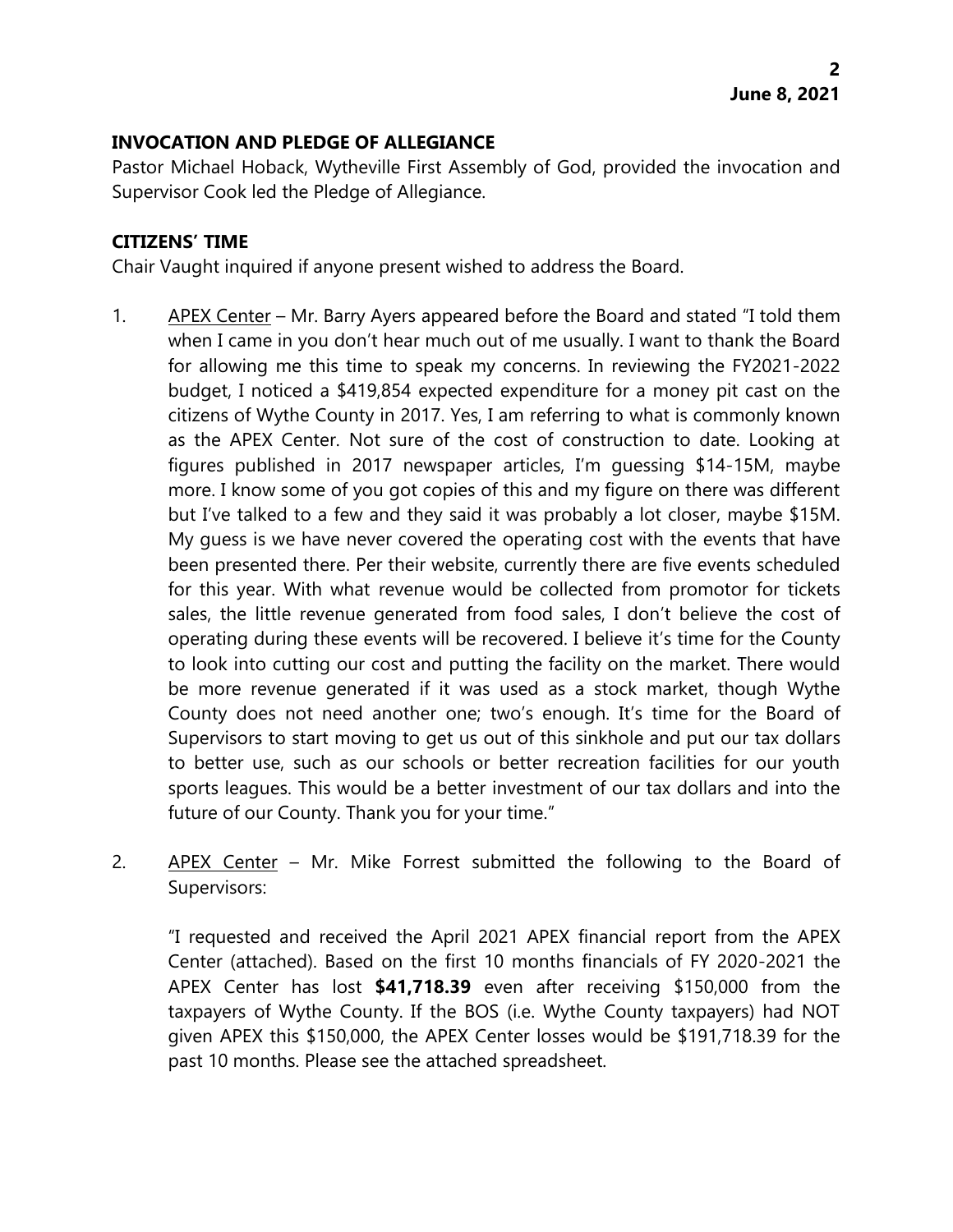To add insult to injury, the APEX Center Board requested **\$390,000** from the taxpayers of Wythe County for FY 2021-2022. This ridiculous request was made after the joint workshop with the BOS and the APEX board. During the workshop the APEX board verbally attacked the BOS and Chairman Vaught rightly ended the meeting.

You did include \$200,000 in the FY 22 budget for the APEX Center. In my opinion this amount of \$200,000 too much for a failed idea. On June 8, 2021 you will adopt the FY 2022 county budget. I urge each of you to reconsider the \$200,000 in the budget for the APEX Center and stop all county funding of the APEX Center. In short, it's "*time to fold 'em, time to walk away*" from the APEX Center. The Wythe County taxpayers cannot afford to continue this pipe dream of a **former Board of Supervisors**.

## **The majority of you were elected because you opposed the wasteful APEX Center. Now is the time for you to step-up and stop funding this fiasco**."

With no one else signed up to speak, Chair Vaught closed Citizens' Time.

## **PAYMENT OF COUNTY INVOICES**

Vice Chair Lawson made a motion to pay the invoices for approval on June 8, 2021, for the various departments of County government. The invoices were paid on General Warrants 30109762-30109855 as follows:

| <b>CHECK#</b> | <b>ISSUE DATE</b> | <b>VENDOR</b>                    | <b>AMOUNT</b> |
|---------------|-------------------|----------------------------------|---------------|
| 30109762      | 06/08/2021        | 103 TOWING & RECOVERY LLC        | \$<br>85.00   |
| 30109763      | 06/08/2021        | ALL TRAFFIC SOLUTIONS INC        | 2,995.00      |
| 30109764      | 06/08/2021        | ALPHA & OMEGA REPAR SERVI        | 5,272.54      |
| 30109765      | 06/08/2021        | AMAZON                           | 161.25        |
| 30109766      | 06/08/2021        | <b>AMERICAN BUSINESS FORMS I</b> | 1,184.66      |
| 30109767      | 06/08/2021        | AMERICAN MINE RESEARCH IN        | 1,125.00      |
| 30109768      | 06/08/2021        | <b>APPALACHIAN POWER</b>         | 1,412.96      |
| 30109769      | 06/08/2021        | <b>ATMOS ENERGY</b>              | 13.11         |
| 30109770      | 06/08/2021        | <b>AUSTINVILLE LIMESTONE CO</b>  | 116.99        |
| 30109771      | 06/08/2021        | <b>BEAR, STEPHEN</b>             | 384.30        |
| 30109772      | 06/08/2021        | <b>BEVERLY SUTHERS</b>           | 1,068.75      |

# **EXPENDITURES BY DEPARTMENT BOARD OF SUPERVISORS June 8, 2021**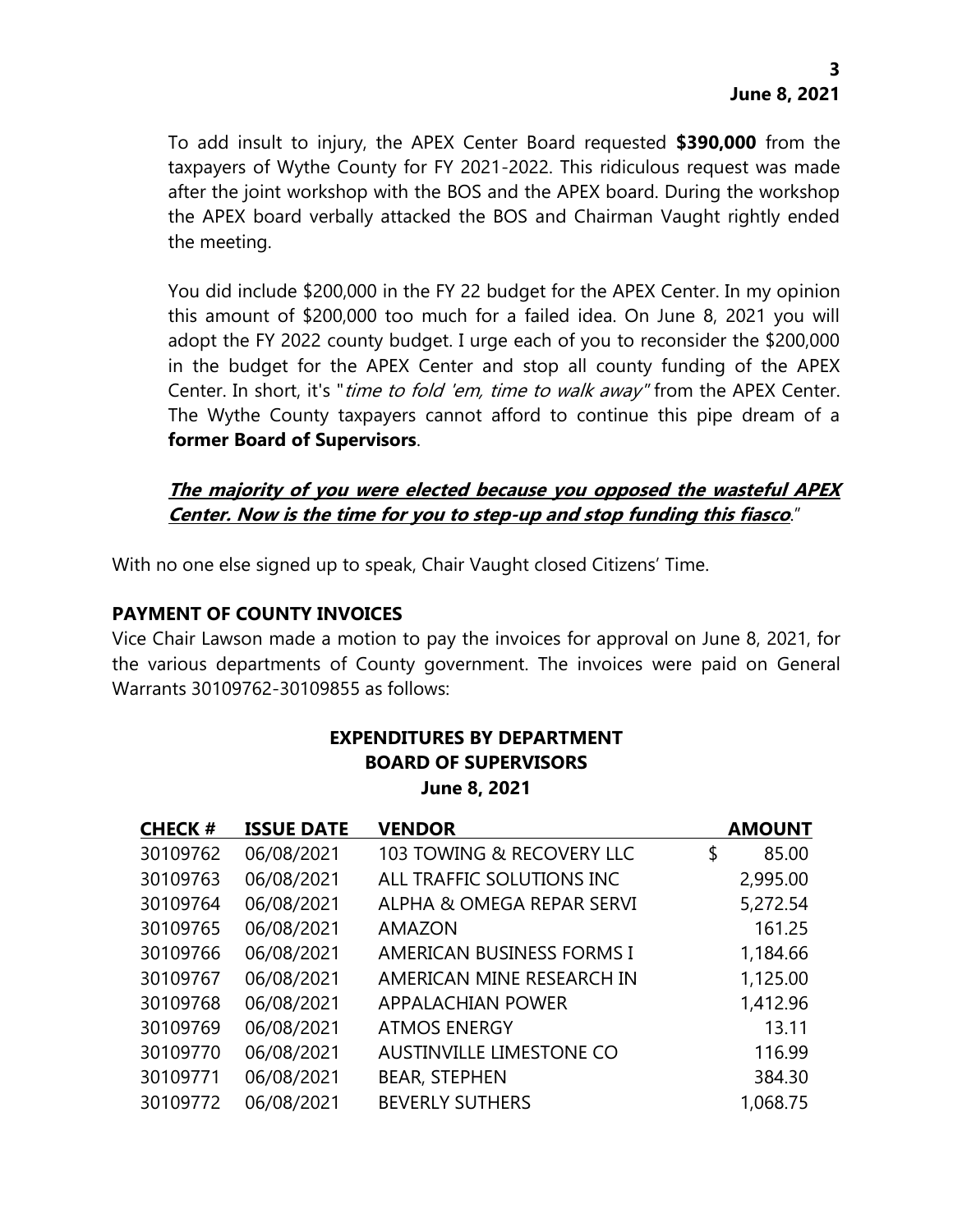| 30109773 | 06/08/2021 | <b>BSN SPORTS INC</b>            | 120.69    |
|----------|------------|----------------------------------|-----------|
| 30109774 | 06/08/2021 | <b>BUSINESS CARD</b>             | 5,152.87  |
| 30109775 | 06/08/2021 | <b>CARROLL COUNTY PSA</b>        | 3,270.81  |
| 30109776 | 06/08/2021 | <b>CDW GOVERNMENT INC</b>        | 2,453.06  |
| 30109777 | 06/08/2021 | <b>CENTURYLINK</b>               | 49.99     |
| 30109778 | 06/08/2021 | <b>CENTURYLINK</b>               | 52.01     |
| 30109779 | 06/08/2021 | <b>CENTURYLINK</b>               | 4,912.64  |
| 30109780 | 06/08/2021 | CENTURYLINK/DAMAGE CLAIMS        | 776.88    |
| 30109781 | 06/08/2021 | <b>CITIZENS TELEPHONE COOP</b>   | 994.65    |
| 30109782 | 06/08/2021 | COMM OF REV ASSOC OF VA          | 250.00    |
| 30109783 | 06/08/2021 | COMM OF THE REV ASSOC OF         | 340.00    |
| 30109784 | 06/08/2021 | <b>COUNTY OF WYTHE</b>           | 4,250.01  |
| 30109785 | 06/08/2021 | CSG SYSTEMS, INC                 | 350.00    |
| 30109786 | 06/08/2021 | DEPT OF MOTOR VEHICLES           | 2,550.00  |
| 30109787 | 06/08/2021 | <b>DISTRICT THREE</b>            | 3,890.00  |
| 30109788 | 06/08/2021 | DIVERSIFIED INTEGRATION I        | 337.50    |
| 30109789 | 06/08/2021 | <b>ESP</b>                       | 2,209.07  |
| 30109790 | 06/08/2021 | <b>FARMER'S MULCH AND ROCK O</b> | 120.00    |
| 30109791 | 06/08/2021 | <b>FERGUSON ENTERPRISES #5</b>   | 1,880.73  |
| 30109792 | 06/08/2021 | <b>FOOD COUNTRY</b>              | 1.88      |
| 30109793 | 06/08/2021 | <b>GALLS</b>                     | 425.50    |
| 30109794 | 06/08/2021 | <b>GENUINE PARTS COMPANY</b>     | 720.95    |
| 30109795 | 06/08/2021 | <b>GUYNN, LORI C</b>             | 34.66     |
| 30109796 | 06/08/2021 | HARPO'S HARDWARE & BLDG S        | 687.32    |
| 30109797 | 06/08/2021 | JOINT PUBLIC SERVICE AUTH        | 44,645.12 |
| 30109798 | 06/08/2021 | <b>JONES, RANDY</b>              | 6,200.00  |
| 30109799 | 06/08/2021 | <b>KING-MOORE INC</b>            | 702.00    |
| 30109800 | 06/08/2021 | <b>LANE GROUP</b>                | 17,400.00 |
| 30109801 | 06/08/2021 | LOWE'S                           | 2,408.16  |
| 30109802 | 06/08/2021 | JEFFERY LEE MILLER               | 4,744.50  |
| 30109803 | 06/08/2021 | MOUNT ROGERS COMMUNITY SE        | 41,087.25 |
| 30109804 | 06/08/2021 | MUSSER, JEREMIAH                 | 93.21     |
| 30109805 | 06/08/2021 | <b>NATIONAL POOLS</b>            | 437.68    |
| 30109806 | 06/08/2021 | NEW RIVER REGIONAL WATER         | 56,989.15 |
| 30109807 | 06/08/2021 | OFFICE OF THE CHIEF MEDIC        | 20.00     |
| 30109808 | 06/08/2021 | <b>AMANDA DAVIS</b>              | 56.00     |
| 30109809 | 06/08/2021 | <b>AMBER RUSSELL</b>             | 65.00     |
| 30109810 | 06/08/2021 | <b>BILLY BOWERS</b>              | 150.00    |
| 30109811 | 06/08/2021 | EVERY DETAIL MOBILE CAR W        | 180.00    |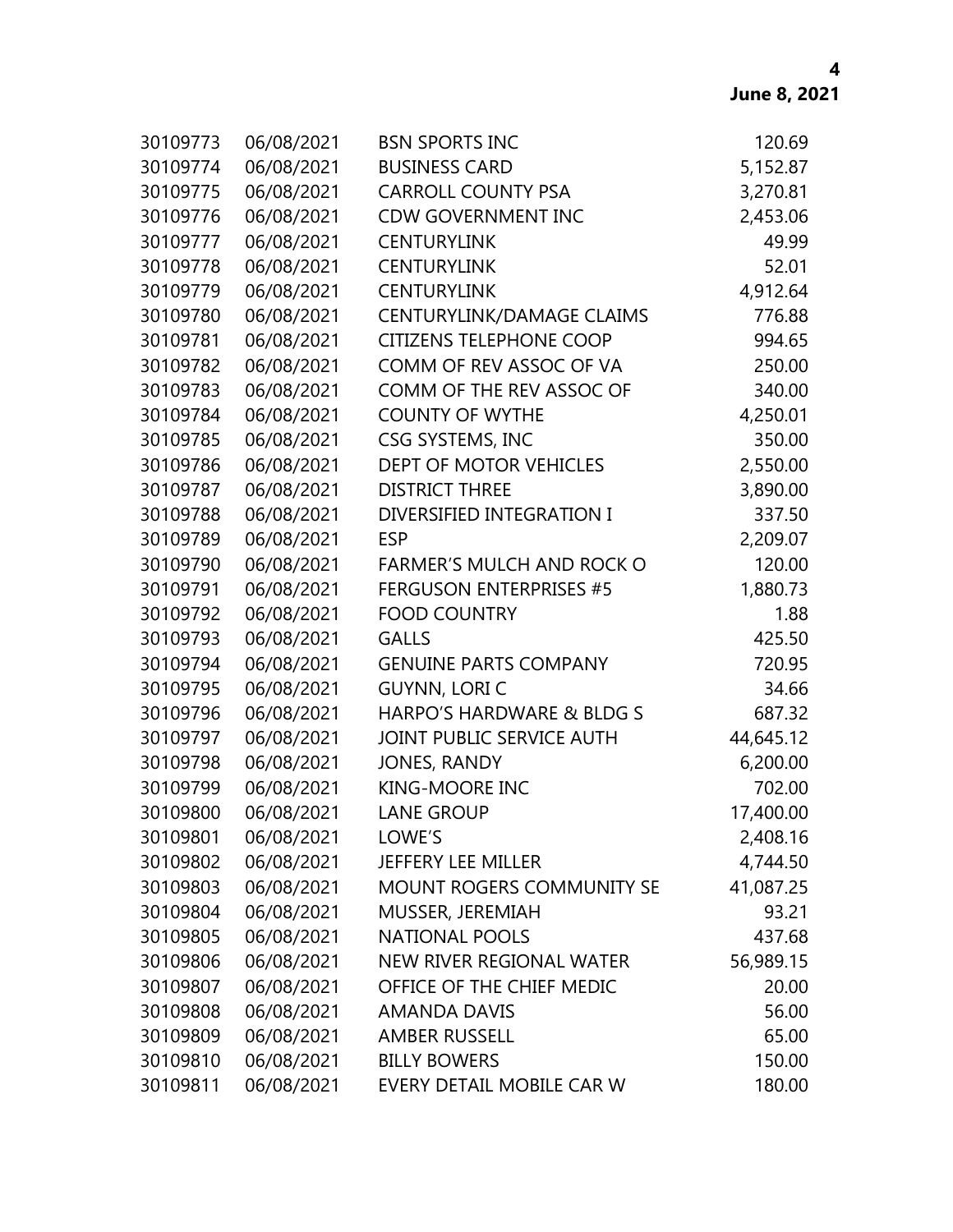| 30109812 | 06/08/2021 | <b>JENNA RUFFIN</b>                  | 10.00        |
|----------|------------|--------------------------------------|--------------|
| 30109813 | 06/08/2021 | <b>JENNIFER DUNFORD</b>              | 22.00        |
| 30109814 | 06/08/2021 | <b>JEREMIAH BETZ</b>                 | 70.00        |
| 30109815 | 06/08/2021 | <b>JESSICA SHRADER</b>               | 16.00        |
| 30109816 | 06/08/2021 | <b>JOSEPH L COUICK</b>               | 26.97        |
| 30109817 | 06/08/2021 | <b>KAREN NORRIS</b>                  | 80.00        |
| 30109818 | 06/08/2021 | <b>PAM WADDELL</b>                   | 20.00        |
| 30109819 | 06/08/2021 | SOLARIS WYTHE LLC                    | 76.72        |
| 30109820 | 06/08/2021 | STEPHEN GROSECLOSE                   | 92.14        |
| 30109821 | 06/08/2021 | <b>SUSAN AKERS</b>                   | 132.21       |
| 30109822 | 06/08/2021 | <b>TRACY D HANKS</b>                 | 11.32        |
| 30109823 | 06/08/2021 | <b>WALLACE POUNCY</b>                | 97.10        |
| 30109824 | 06/08/2021 | OWEN G DUNN CO                       | 1,875.00     |
| 30109825 | 06/08/2021 | <b>PAPER CLIP</b>                    | 238.19       |
| 30109826 | 06/08/2021 | PROFESSIONAL COMMUNICATIO            | 765.24       |
| 30109827 | 06/08/2021 | PROTECT YOUTH SPORTS                 | 90.25        |
| 30109828 | 06/08/2021 | <b>R&amp;R ENTERPRISES INC</b>       | 150.00       |
| 30109829 | 06/08/2021 | R.E. MICHEL COMPANY, LLC             | 104.64       |
| 30109830 | 06/08/2021 | <b>RENTAL HUB INC</b>                | 250.00       |
| 30109831 | 06/08/2021 | <b>RGM ERECTORS INC</b>              | 25,000.00    |
| 30109832 | 06/08/2021 | <b>SECOM SYSTEMS INC</b>             | 7,621.28     |
| 30109833 | 06/08/2021 | THE SHERWIN-WILLIAMS CO.             | 146.14       |
| 30109834 | 06/08/2021 | SOUTHERN STATES CARROLL C            | 759.92       |
| 30109835 | 06/08/2021 | STATE ELECTRIC SUPPLY CO             | 178.21       |
| 30109836 | 06/08/2021 | <b>TESSCO INC</b>                    | 831.61       |
| 30109837 | 06/08/2021 | <b>THOMPSON TIRE</b>                 | 249.00       |
| 30109838 | 06/08/2021 | THREE RIVERS MEDIA CORP              | 330.00       |
| 30109839 | 06/08/2021 | <b>TIDEWATER FLEET SUPPLY LL</b>     | 11,317.40    |
| 30109840 | 06/08/2021 | <b>TRANSUNION RISK &amp; ALTERNA</b> | 75.00        |
| 30109841 | 06/08/2021 | TREASURERS' ASSOC OF VA              | 400.00       |
| 30109842 | 06/08/2021 | <b>TWO WAY RADIO</b>                 | 1,662.81     |
| 30109843 | 06/08/2021 | UNIFIRST CORP                        | 98.56        |
| 30109844 | 06/08/2021 | <b>USA BLUE BOOK</b>                 | 4,009.13     |
| 30109845 | 06/08/2021 | <b>V&amp;M RECYCLING</b>             | 73,719.47    |
| 30109846 | 06/08/2021 | VA DEPT OF TRANSPORTATION            | 2,000,000.00 |
| 30109847 | 06/08/2021 | <b>VIRGINIA BUSINESS SYST</b>        | 19.20        |
| 30109848 | 06/08/2021 | <b>VITA</b>                          | 145.26       |
| 30109849 | 06/08/2021 | <b>VITA</b>                          | 184.70       |
| 30109850 | 06/08/2021 | WILSON BAIT & TACKLE INC             | 331.40       |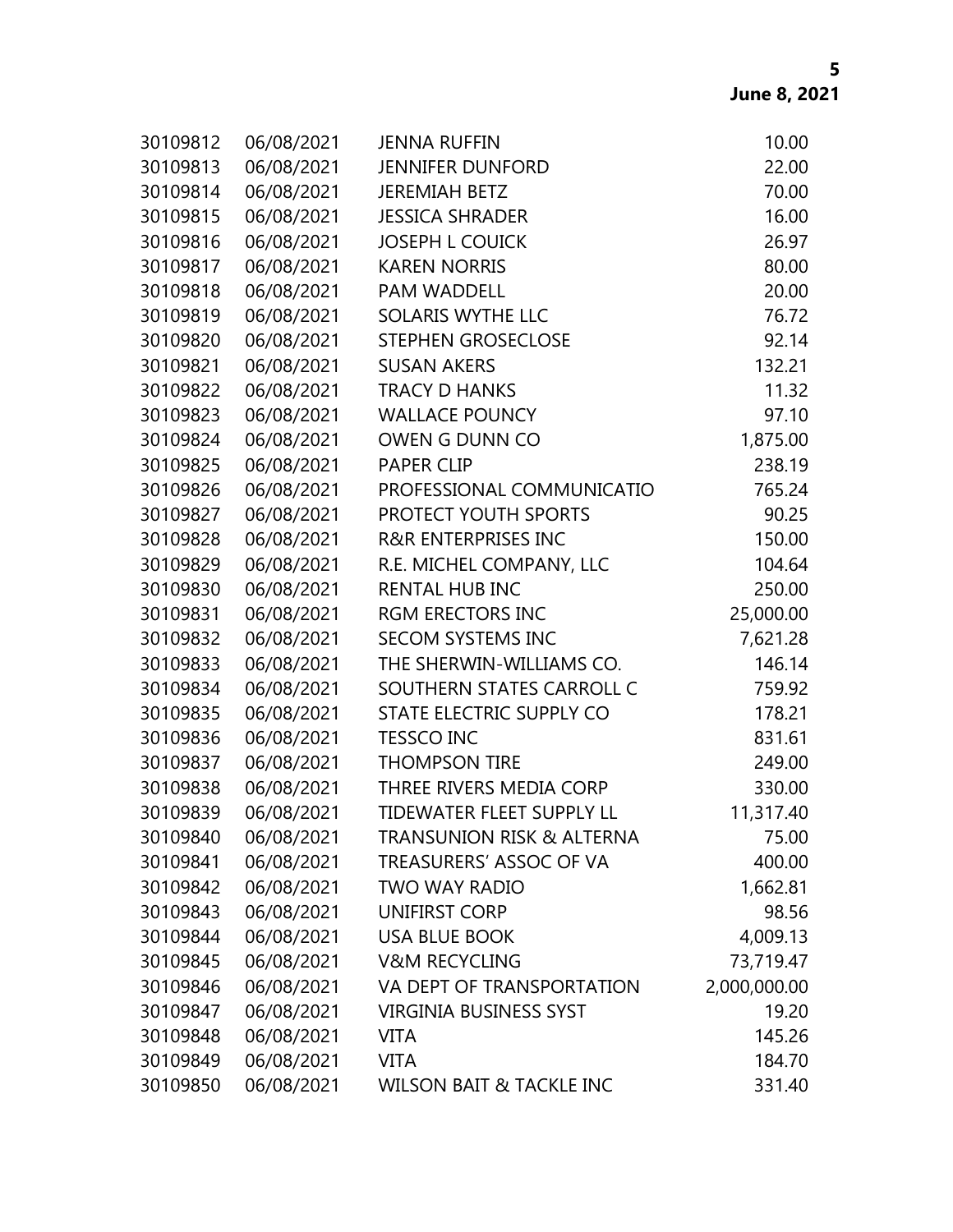| <b>TOTAL EXPENDITURES 06/08/2021</b> |            |                                 | \$2,368,903.23 |
|--------------------------------------|------------|---------------------------------|----------------|
| 30109855                             | 06/08/2021 | <b>XEROX</b>                    | 22.52          |
| 30109854                             | 06/08/2021 | <b>WYTHEVILLE OFFICE SUPPLY</b> | 1,161.64       |
| 30109853                             | 06/08/2021 | WYTHEVILLE COMMUNITY COLL       | 11,410.00      |
| 30109852                             | 06/08/2021 | <b>WYTHE TIRE AND MUFFLER</b>   | 35.00          |
| 30109851                             | 06/08/2021 | WYTHE CO WATER & WASTEWAT       | 238.35         |

### **TOTAL EXPENDITURES APPROVED 06/08/2021 \$2,368,903.23**

Supervisor Horney seconded the motion and the roll call vote was as follows:

| AYES: | Brian W. Vaught        | Coy L. McRoberts         |
|-------|------------------------|--------------------------|
|       | Rolland R. Cook        | B. G. "Gene" Horney, Jr. |
|       | Ryan M. Lawson         | Stacy A. Terry           |
|       | James D. "Jamie" Smith |                          |

NAYS: None

#### **MINUTES OF PREVIOUS MEETING**

The Board was presented with the May 25, 2021 minutes for approval.

Supervisor McRoberts made a motion, seconded by Supervisor Smith, to approve the May 25, 2021 minutes as presented.

The roll call vote on the motion was as follows:

| AYES: | Brian W. Vaught                          | Coy L. McRoberts         |
|-------|------------------------------------------|--------------------------|
|       | Rolland R. Cook                          | B. G. "Gene" Horney, Jr. |
|       | Ryan M. Lawson<br>James D. "Jamie" Smith | Stacy A. Terry           |
|       |                                          |                          |

NAYS: None

## **ADOPTION OF FY22 REVENUE & EXPENDITURE BUDGET**

Mr. Bear stated that over the past few months, the Board has analyzed, reviewed and discussed the 2021-2022 budget at great length. A public hearing was held on May 25<sup>th</sup> and the Board considered comments received. The Final FY22 Budget, as recommended by the Board, totals \$85,576,332.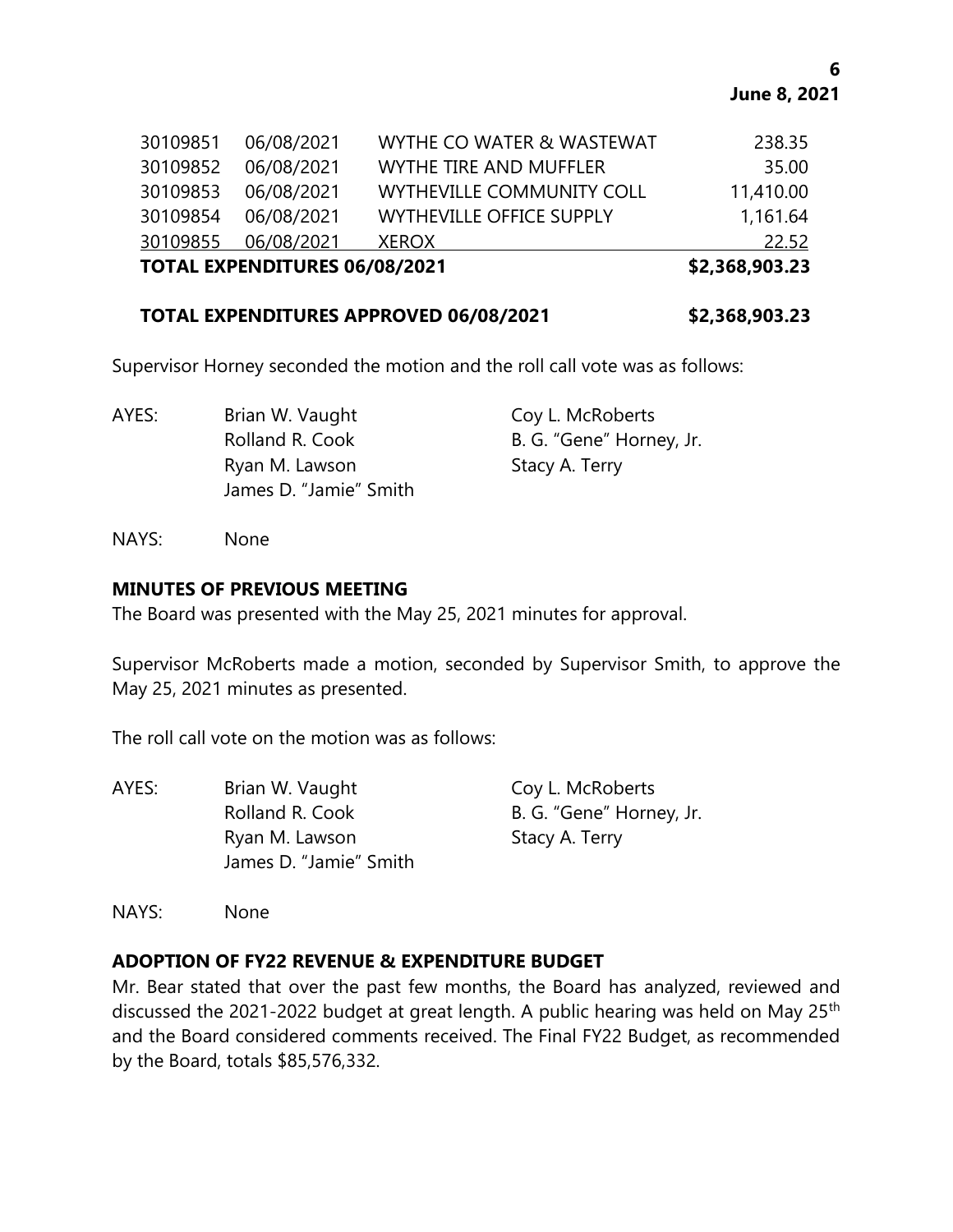Vice Chair Lawson asked if the Board could vote on the APEX budget separately.

Mr. Bear responded that the Board would first need to amend the budget for whatever change(s) they deem appropriate, then adopt a resolution for the amended budget.

Vice Chair Lawson made a motion, seconded by Supervisor Terry, to amend the resolution for FY22 Budget removing the APEX funding in the amount of \$208,873.

Supervisor Smith asked if the motion is approved, is the Board going to further discuss the APEX funding?

Mr. Bear said they can make a motion at any time on any item, but the FY22 Budget Revenue & Expenditure would be for the final budget amount approved tonight.

Supervisor McRoberts thought this was a done deal and that the Board hashed this out at their last meeting; therefore, he will not support the Vice Chair's motion.

The Vice Chair apologized to the APEX Authority who she said has worked so hard on this project but she said the majority of her area do not want her to approve the budget as presented, and she feels this is the right thing to do.

Supervisor Smith said based on conversations with many in his area, he cannot support the Vice Chair's motion either.

The roll call vote on the motion was as follows:

| AYES: | Brian W. Vaught<br>Ryan M. Lawson         | Stacy A. Terry                               |
|-------|-------------------------------------------|----------------------------------------------|
| NAYS: | Rolland R. Cook<br>James D. "Jamie" Smith | Coy L. McRoberts<br>B. G. "Gene" Horney, Jr. |

The motion failed 3/4.

Supervisor McRoberts made a motion, seconded by Supervisor Horney, to adopt the Resolution for the Wythe County Revenue & Expenditure Budget for Fiscal Year 21-22 as presented.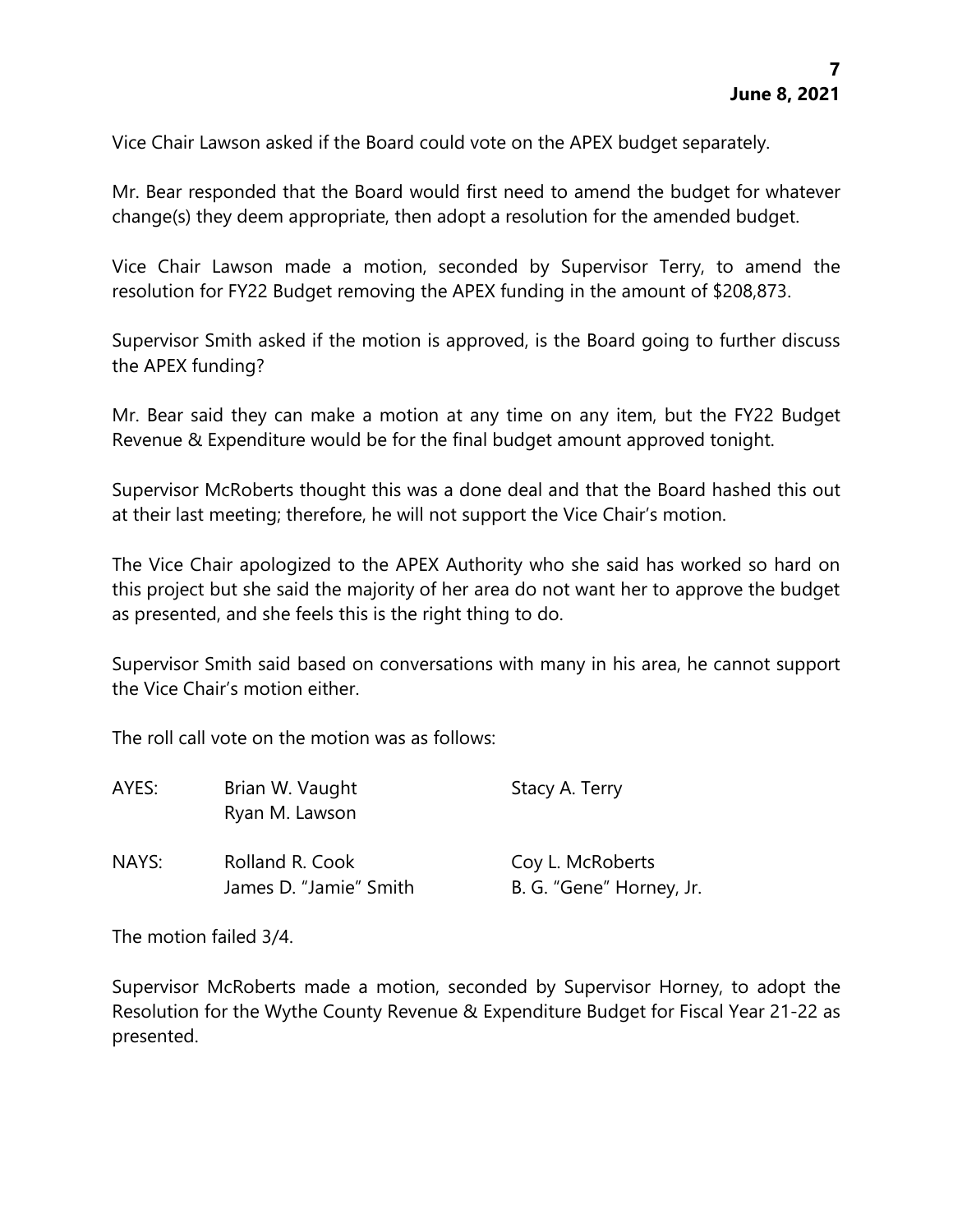The Vice Chair commented that if the majority of the Board wants to keep the APEX funding in the budget, she will support that because she doesn't want to vote against the entire budget.

Both the Chair and Supervisor Terry agreed.

Chair Vaught also wanted to state that early in the budget season, he filed his Conflict Disclosure with Mrs. Collins acknowledging his and his wife's employment. The Chair asked that it be entered into the official minutes.

Both Vice Chair Lawson and Supervisor Horney confirmed their Conflict Disclosures were previously submitted and that it be entered into the official minutes.

Supervisor Cook commented that he will submit a Conflict Disclosure that his wife works for the school district and enter into the official minutes.

Mr. Bear confirmed that there is, in fact, a disclosure on file for Mr. Cook.

Regarding the budget, Supervisor Smith stated that he will support the budget as it needs to get approved, but he wished they had been able to fully fund the schools at the \$13.6 amount.

The Vice Chair agreed and said she is pleased with how far they've come with the budget.

The roll call vote on the motion was as follows:

AYES: Brian W. Vaught Coy L. McRoberts Rolland R. Cook B. G. "Gene" Horney, Jr. Ryan M. Lawson Stacy A. Terry James D. "Jamie" Smith

NAYS: None

Mr. Bear said that he appreciates everyone's hard work on this year's budget, adding that it is never easy but it is a necessity.

Chair Vaught noted that there was no change to our tax rates, but that many of our surrounding counties have had to raise taxes on real estate and personal property. He is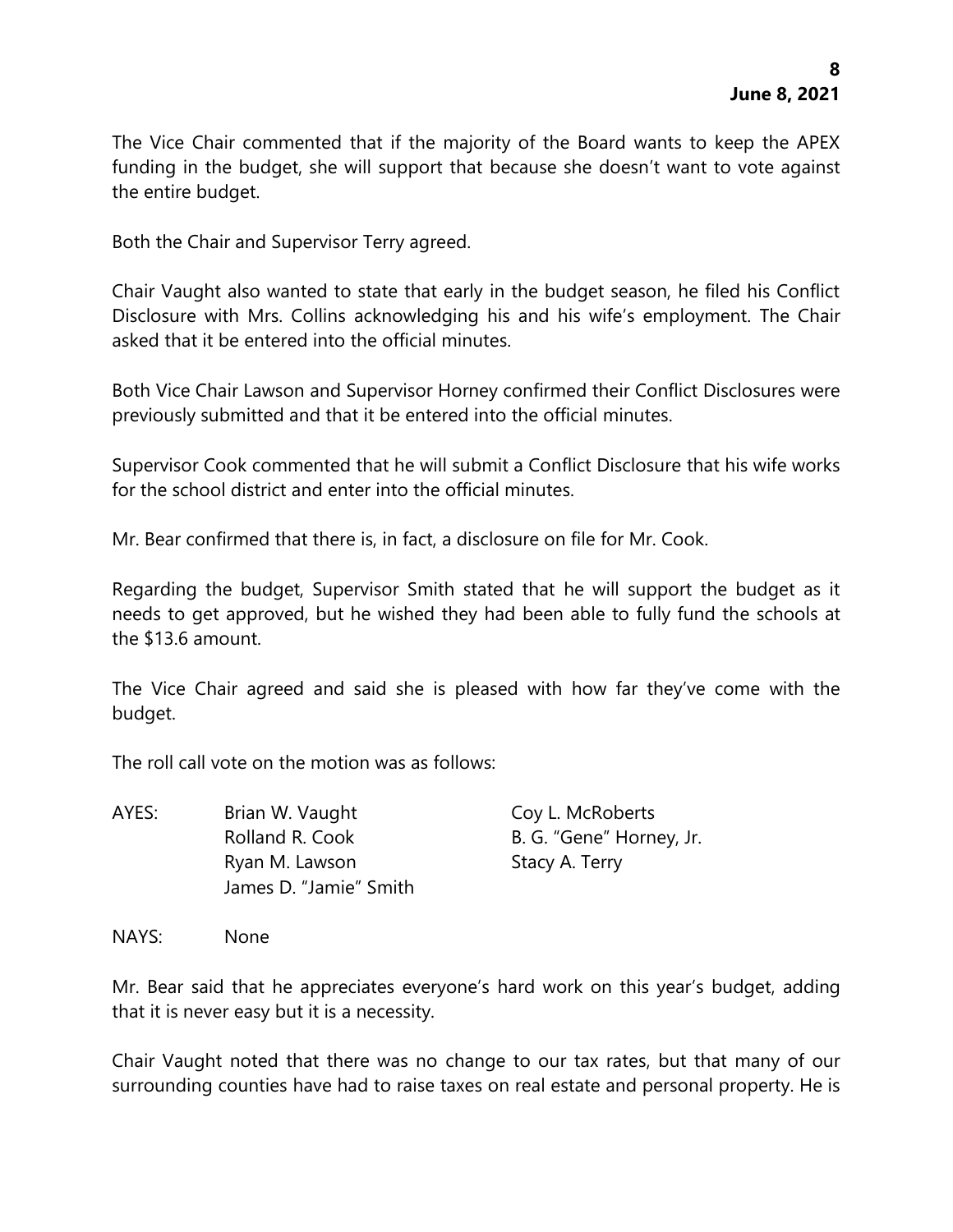proud to have made it through the pandemic without increasing taxes and said that Mr. Bear and his staff are to be commended.

Mr. Bear has shared the tax rates with the Public Information Officer in order to put out a press release that the County adopted the budget without having to increase real estate, personal property or machinery/tool tax rates. He said this is a "balancing act" and while we are having to pull from surplus, it's a very manageable amount.

#### **APPOINTMENTS**

Mr. Bear announced two vacancies on Wytheville Community College ("WCC") Board, along with one on the Wythe Grayson Regional Library Board and one on the APEX Authority.

Vice Chair Lawson made a motion, seconded by Supervisor Terry, to reappoint Ms. Kimberly Ayers to the Wythe Grayson Regional Library Board.

The vote on the motion was unanimous

Mr. Bear clarified that any appointee to the Workforce Development Consortium Board must be an elected official. There may be vacancies on the Workforce Investment Board and Mr. Bear would like he and Ms. Ayers to discuss this further with Ms. Holliday.

The Chair mentioned that Supervisor Terry may know of someone for the WCC Board.

## **CAPITAL IMPROVEMENT PLAN ("CIP")**

Mr. Hankins distributed the CIP to the Board for their review and for discussion at the next meeting.

## **AUSTINVILLE WASTEWATER PROJECT – RESOLUTION AND FINANCING AGREE-MENTS**

Mr. Bear explained the County previously bid this project out but that it came in over budget. However, after negotiations, the funding agency agreed to provide additional funding. Staff, therefore, request adoption of the Resolution Authorizing the Issuance and Sale of a General Obligation Bond in an Amount Not to Exceed \$668,300.

Supervisor McRoberts made a motion, seconded by Supervisor Horney, to adopt the Resolution as presented.

The roll call vote on the motion was as follows: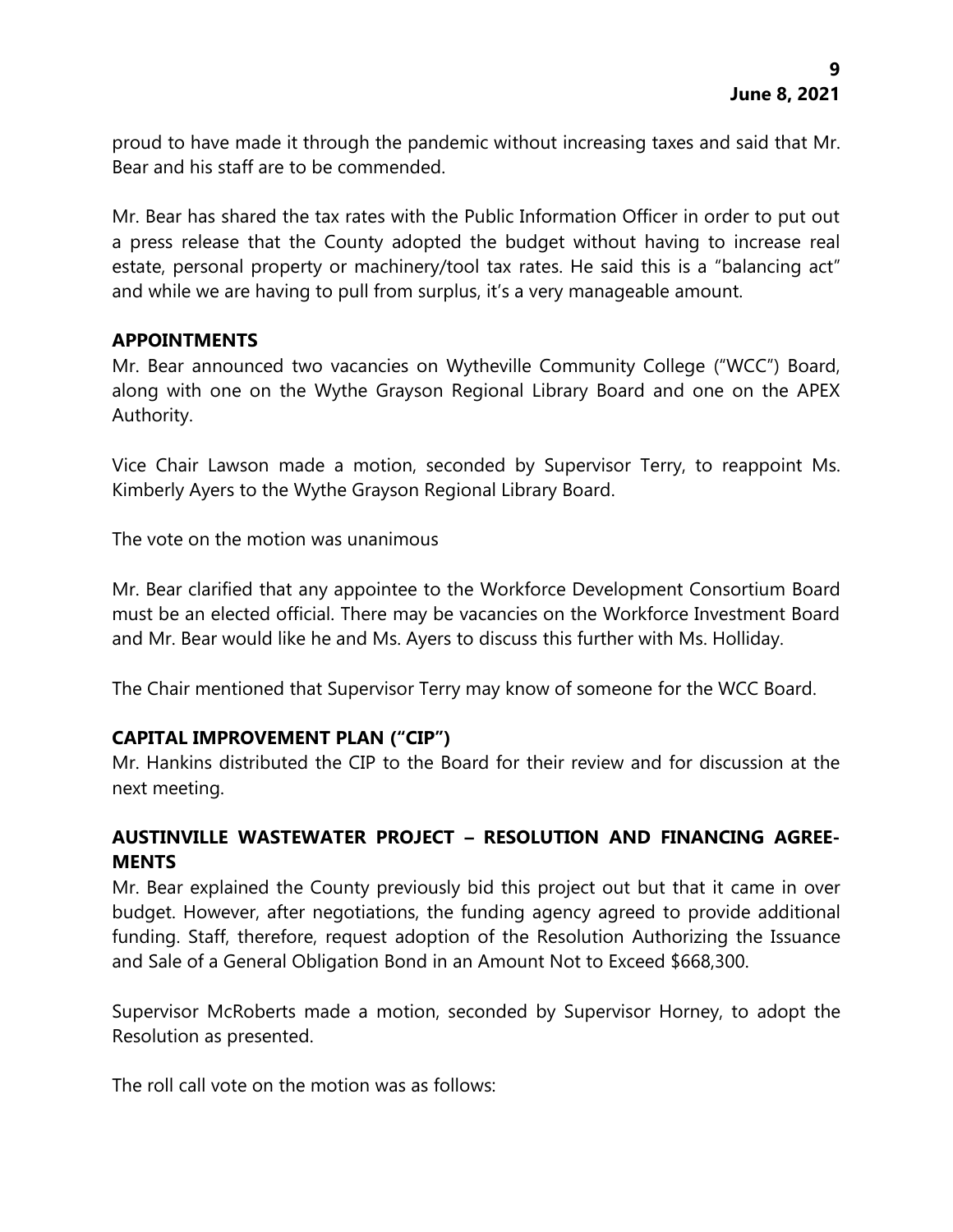AYES: Brian W. Vaught Coy L. McRoberts Rolland R. Cook B. G. "Gene" Horney, Jr. Ryan M. Lawson Stacy A. Terry James D. "Jamie" Smith

NAYS: None

Mr. Bear requests approval of the Notice of Award for E.C. Pace Company, Inc. for Contract 1 – Collection System Replacement/Rehabilitation for \$684,910.

Supervisor Cook made a motion, seconded by Vice Chair Lawson, to approve the Notice of Award and agreement to E. C. Pace in the amount of \$684,910 and authorize staff to execute the award and the agreement.

The roll call vote on the motion was as follows:

| AYES: | Brian W. Vaught        | Coy L. McRoberts         |
|-------|------------------------|--------------------------|
|       | Rolland R. Cook        | B. G. "Gene" Horney, Jr. |
|       | Ryan M. Lawson         | Stacy A. Terry           |
|       | James D. "Jamie" Smith |                          |

NAYS: None

Mr. Bear requests approval of the Notice of Award for J. S. Haren Company for Contract 2 – Wastewater Treatment Plant Improvements for \$131,000.

Supervisor Cook made a motion, seconded by Supervisor Terry, to approve the Notice of Award and agreement to J.S. Haren in the amount of \$131,000.

The roll call vote on the motion was as follows:

AYES: Brian W. Vaught Coy L. McRoberts Rolland R. Cook B. G. "Gene" Horney, Jr. Ryan M. Lawson Stacy A. Terry James D. "Jamie" Smith

NAYS: None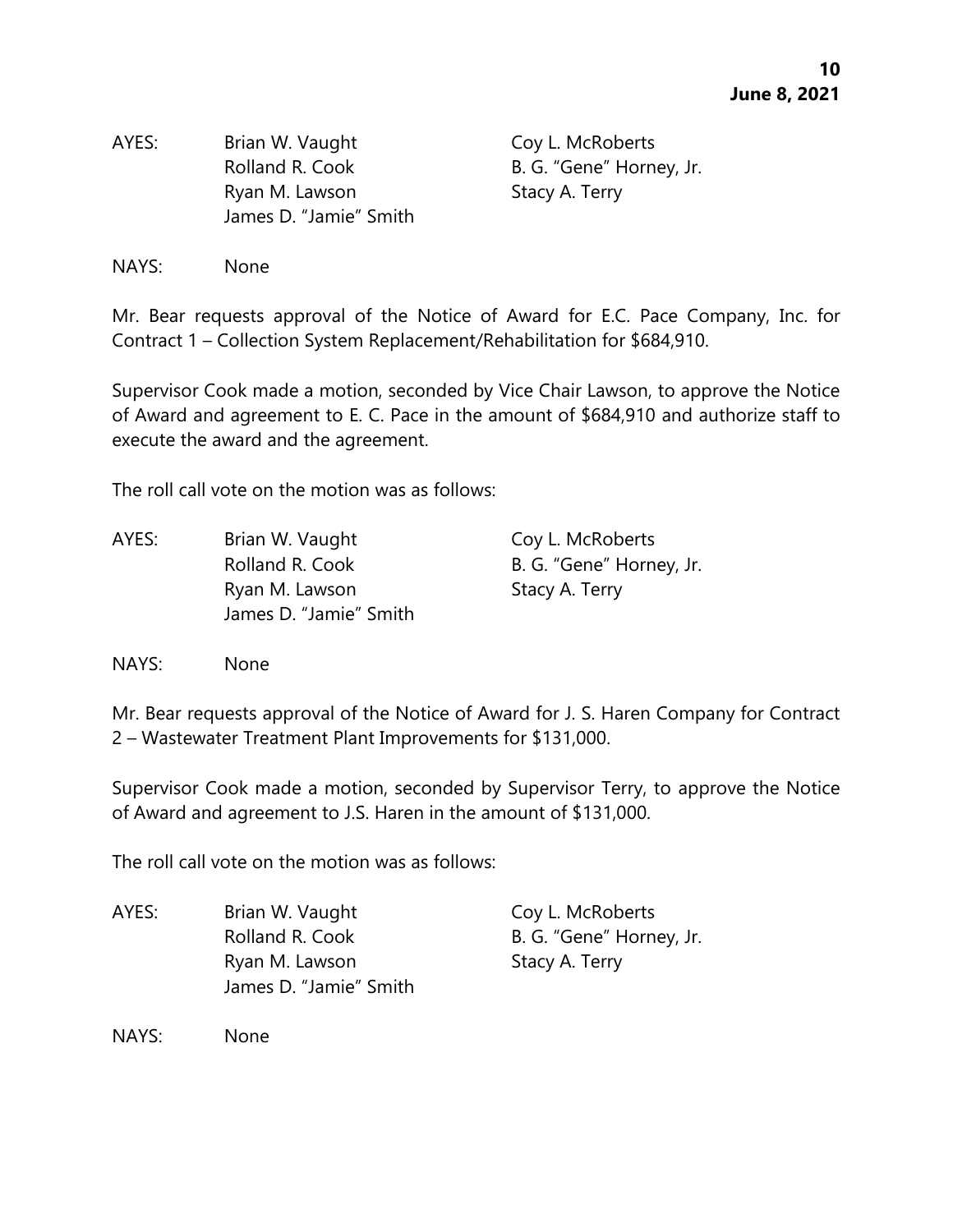Lastly, Mr. Bear requests approval of Change Order #1 where E. C. Pace is decreasing the total amount due to value engineering. The County appreciates their willingness to help keep us within the bond amount.

Supervisor Cook made a motion, seconded by Supervisor Smith, to approve Change Order #1 for E. C. Pace Company, Inc. decreasing the total contract price to \$591,757.80 (down from \$684,910.00).

The roll call vote on the motion was as follows:

AYES: Brian W. Vaught Coy L. McRoberts Rolland R. Cook B. G. "Gene" Horney, Jr. Ryan M. Lawson Stacy A. Terry James D. "Jamie" Smith

NAYS: None

#### **BICENTENNIAL HISTORY BOOK**

Mr. Bear explained that although Ms. Kegley is the author of this book, it is copyrighted 1989 by Wythe County Board of Supervisors. Accordingly, Ms. Kegley is seeking the Board's permission to reprint Chapter 9 and add information.

Supervisor Horney made a motion, seconded by Vice Chair Lawson, to approve Ms. Kegley's request to reprint Chapter 9 and add information.

The roll call vote on the motion was as follows:

| AYES: | Brian W. Vaught        | Coy L. McRoberts         |
|-------|------------------------|--------------------------|
|       | Rolland R. Cook        | B. G. "Gene" Horney, Jr. |
|       | Ryan M. Lawson         | Stacy A. Terry           |
|       | James D. "Jamie" Smith |                          |
|       |                        |                          |

NAYS: None

#### **SUPERVISORS' REPORTS**

1. Cruise-In Event – Supervisor Terry conveyed Tommy Hundley's thanks to the Board, on behalf of Downtown Wytheville, for supporting this weekend's car event and allowing them to use the County parking lots.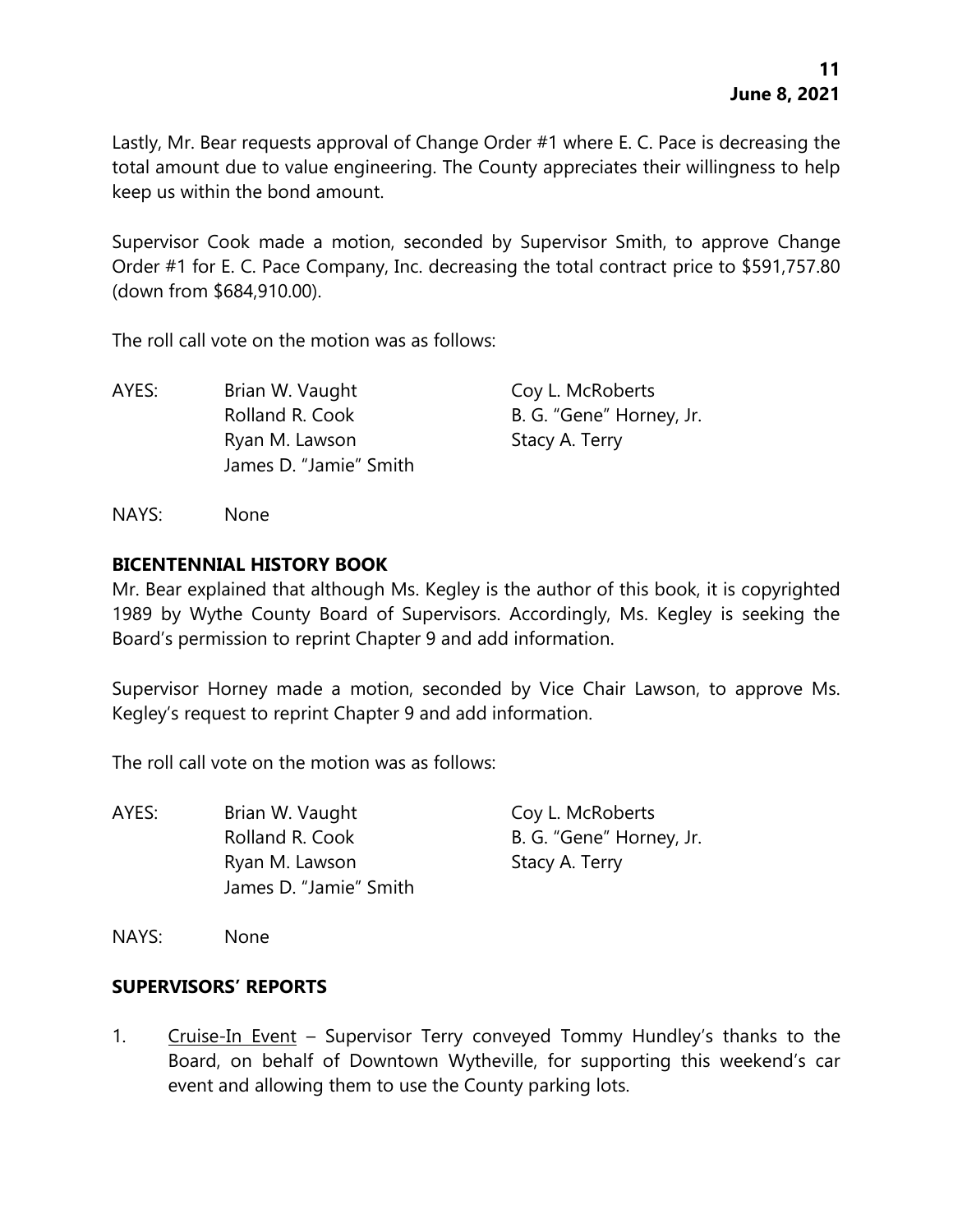Mr. Hankins added that he has notified all the departments to have their vehicles moved for the weekend event. Additionally, all the lines have been repainted in the parking lots and they look great.

- 2. W. Lee Highway Accidents Chair Vaught mentioned that he had reached out to VDOT (Mr. Fowler) about the accidents occurring on a section of West Lee Highway. He asked that Mr. Bear please follow-up with Mr. Fowler.
- 3. Orion Drive Chair Vaught understands we don't treat private drives but apparently the Water Department regularly uses this road and, due to the heavy weight of their trucks, the road has deteriorated. Residents are asking, at the very least, if the potholes could be filled with gravel.

Mr. Bear said that, while it's a long way off (2024), Orion Drive has been approved for revenue sharing. But he will check and see what can be done to rectify the situation in the interim.

## **CLOSED MEETING**

Supervisor Terry made a motion, seconded by Vice Chair Lawson, to enter into Closed Meeting under Code of Virginia Section 2.2-3711-A.5, Prospective New Business or Industry (Project Glove), and Section 2.2-3711-A.29, Award of Public Contract (Broadband).

The roll call vote on the motion was as follows:

| AYES: | Brian W. Vaught                          | Coy L. McRoberts         |
|-------|------------------------------------------|--------------------------|
|       | Rolland R. Cook                          | B. G. "Gene" Horney, Jr. |
|       | Ryan M. Lawson<br>James D. "Jamie" Smith | Stacy A. Terry           |
|       |                                          |                          |

NAYS: None

Supervisor Horney made a motion, seconded by Supervisor Cook, to return to open meeting.

The vote on the motion was unanimous.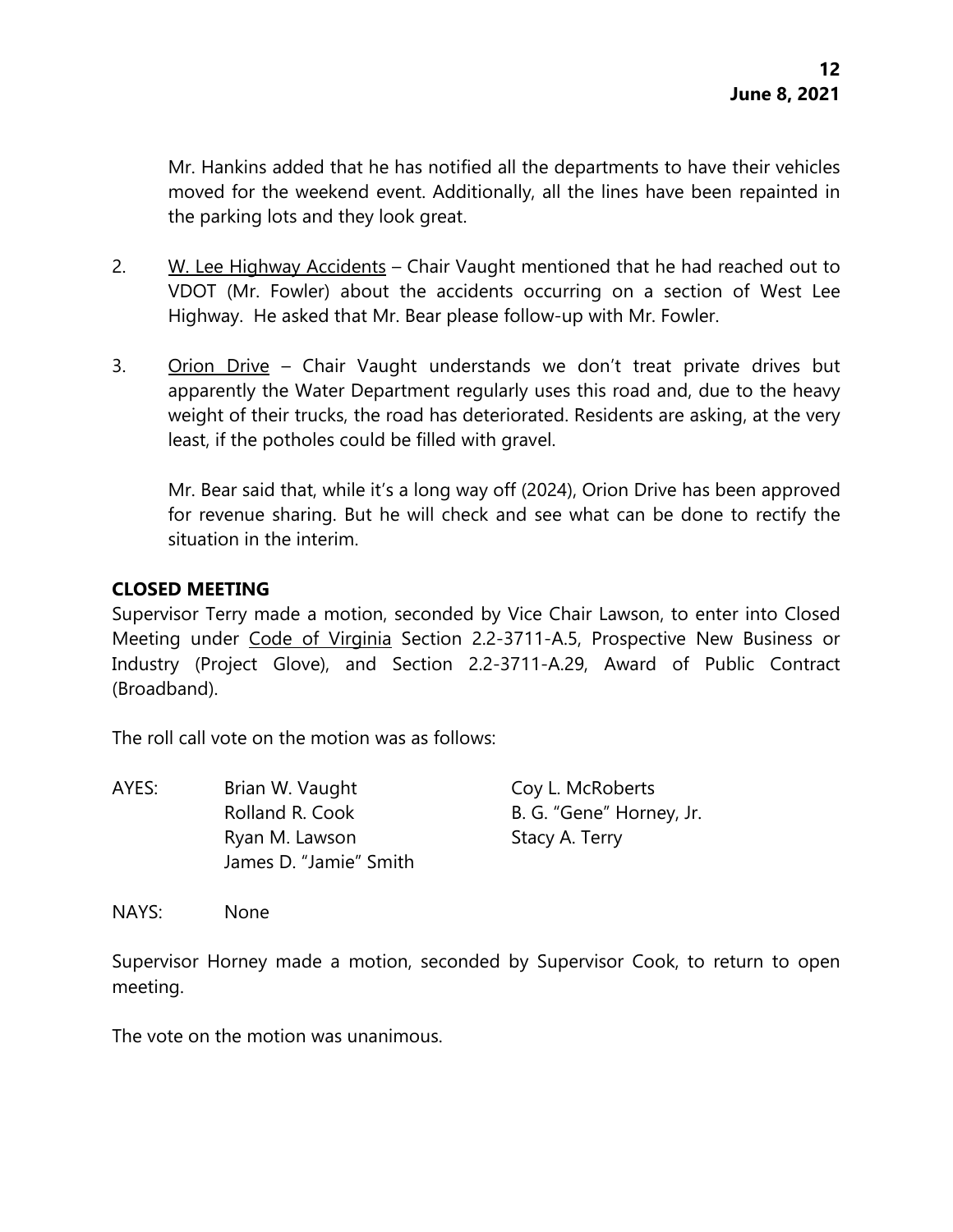For the record, it was noted that Supervisor Terry left the closed session at 7:08 p.m. due to a family emergency.

Upon returning to open meeting, Supervisor McRoberts made a motion, seconded by Supervisor Smith, to adopt the following Resolution certifying the business conducted in closed meeting as follows:

## **RESOLUTION CERTIFICATION OF CLOSED MEETING**

**WHEREAS,** the Wythe County Board of Supervisors has convened a closed meeting on this date pursuant to an affirmative recorded vote and in accordance with the provisions of the Virginia Freedom of Information Act; and,

**WHEREAS,** Section 2.2-3712 of the Code of Virginia requires a certification by the Wythe County Board of Supervisors that such meeting was conducted in conformity with Virginia law; and,

**NOW, THEREFORE, BE IT RESOLVED** that the Wythe County Board of Supervisors hereby certifies that, to the best of each member's knowledge, (i) only public business matters lawfully exempted from open meeting requirements by Virginia law were discussed in the closed meeting to which this certification resolution applies, and (ii) only such public business matters as were identified in the motion convening the closed meeting were heard, discussed, or considered by the Wythe County Board of Supervisors.

The roll call vote on the motion was as follows:

AYES: Brian W. Vaught James D. "Jamie" Smith Rolland R. Cook Coy L. McRoberts Ryan M. Lawson B. G. "Gene" Horney, Jr.

NAYS: None

ABSENT: Stacy A. Terry